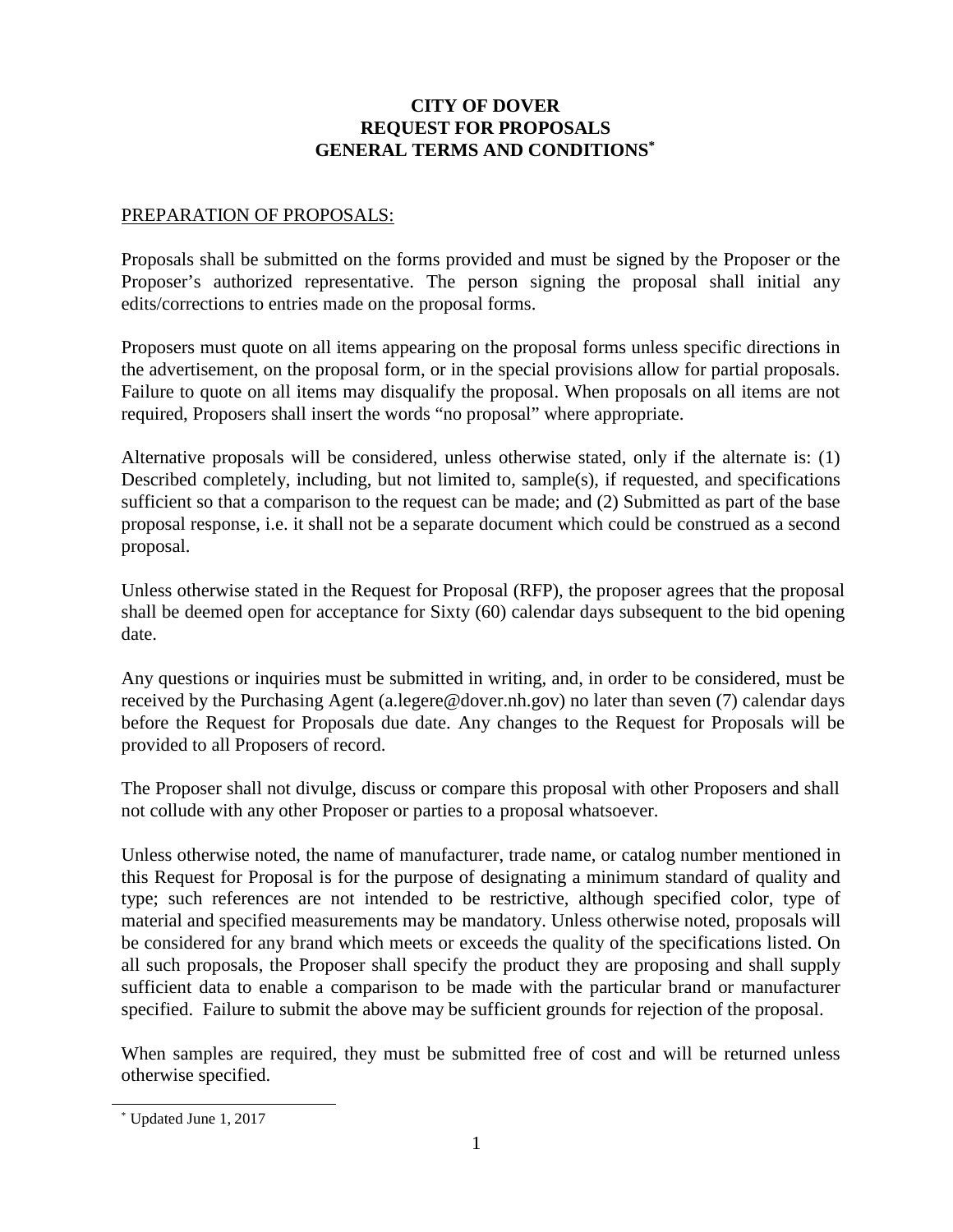Items left for demonstration purposes shall be delivered and installed free of charge and shall be removed by the Vendor at no cost to the City. Said demonstration units shall not be offered to the City as new equipment unless mutually agreed to.

The Vendor may be required to supply proof of compliance with proposal specifications. When requested, the Vendor must immediately supply the City with certified test results or certificates of compliance. Where none are available, the City may require independent laboratory testing. All costs for such testing, certified test results or certificates of compliance shall be the responsibility of the Vendor.

Unless otherwise stated, all prices are F.O.B.: Dover, New Hampshire. No charge for packing or drayage will be allowed. All deliveries are to be pre-paid; C.O.D.'s will not be accepted. Each shipment shall be identified by Purchase Order and/or RFP number, commodity description and packing list. All items, packages, etc. shall have clearly identifiable external markings or tags for ease of identification.

# SUBMISSION OF PROPOSALS:

Proposals must be signed and submitted as directed in the Request for Proposals, and on the forms provided unless otherwise specified. Said signature, in the spaces provided, indicates receipt of, familiarity with and understanding of, and acceptance of the specifications provided, except as otherwise noted by the Proposer. Proposals must be typewritten or printed in blue or black ink. Proposals must be mailed or delivered in person. Proposals that are faxed or e-mailed will not be accepted.

### WITHDRAWAL OF PROPOSALS/BIDS:

Proposals/bids may be withdrawn prior to the opening date and time upon written, faxed, emailed or telegraphic signed request of the Proposer to the Purchasing Agent. Negligence on the part of the Proposer in preparing its proposal/bid shall not constitute a right to withdraw a proposal/bid subsequent to the proposal/bid opening. Proposals/bids may not be withdrawn for a period of sixty (60) days after the date of opening indicated herein or as modified by addenda.

### PROPOSERS INTERESTED IN MORE THAN ONE PROPOSAL:

If more than one proposal is offered by any one party, or by any person or persons representing a party, all such proposals may be rejected by the City in its sole discretion. A party who has quoted prices to a Proposer is not thereby disqualified from quoting prices to other Proposers or from submitting a direct proposal on its own behalf.

### RECEIPT AND OPENING OF PROPOSALS:

Proposals shall be submitted prior to the date and time fixed in the Request for Proposals. Proposals received after the date and time so indicated shall remain unopened and shall not be considered.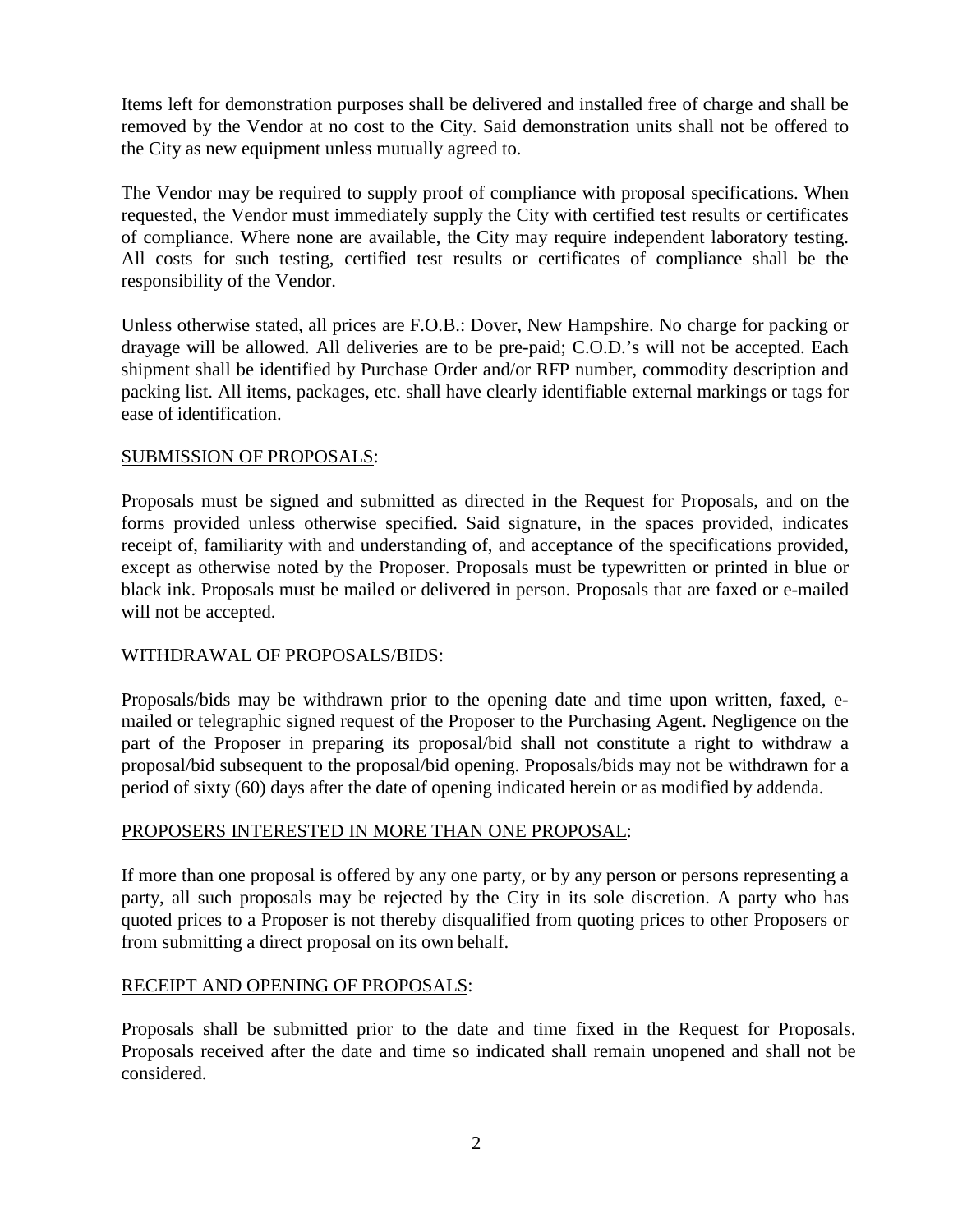### PROPOSAL RESULTS:

All proposals shall be subject to negotiations prior to the award of a contract.

No telephone requests for results will be accepted or given. Results can be viewed by visiting the City website: [www.dover.nh.gov.](http://www.dover.nh.gov/)

### TIE PROPOSALS:

When identical Proposals are received, with respect to price, delivery, financial resources, experience, ability to perform and quality, award may be made by a toss of coin, with the following exception: When a tie proposal exists between a local Proposer (a business establishment with a place of business within City limits) and a non-local Proposer (a business establishment without a place of business within City limits), preference will be given to the local Proposer. If a tie proposal exists between two local Proposers, or two out-of-town Proposers, the decision may be made by a toss of coin.

# LIMITATIONS:

This Request for Proposal (RFP) does not commit the City to award a contract, to pay any costs incurred in the preparation of a response to this request, or to procure or contract for services or supplies. The City reserves the right to accept or reject any or all proposals received as a result of this request, or to cancel in part or in its entirety this RFP, if it is in the best interest of the City to doso.

### PROPOSAL EVALUATION:

In an attempt to determine if a proposer is qualified and responsible, the City, at its discretion, may obtain technical support from outside sources. Each proposer will agree to fully cooperate with the personnel of such organizations.

### AWARD OF CONTRACT:

Any contract entered into by the City shall be in response to the proposal and subsequent discussions. It is the policy of the City that contracts be awarded, among other considerations, only to responsive and responsible Vendors. In order to qualify as responsive and responsible, a prospective vendor must meet the following minimum standards as they relate to this request:

- Have adequate financial resources for performance or have the ability to obtain such resources as required during performance;
- Have the necessary experience, organization, technical and professional qualifications, skills and facilities;
- Be able to comply with the proposed or required time of completion or performance schedule;
- Have a demonstrated satisfactory record of performance;and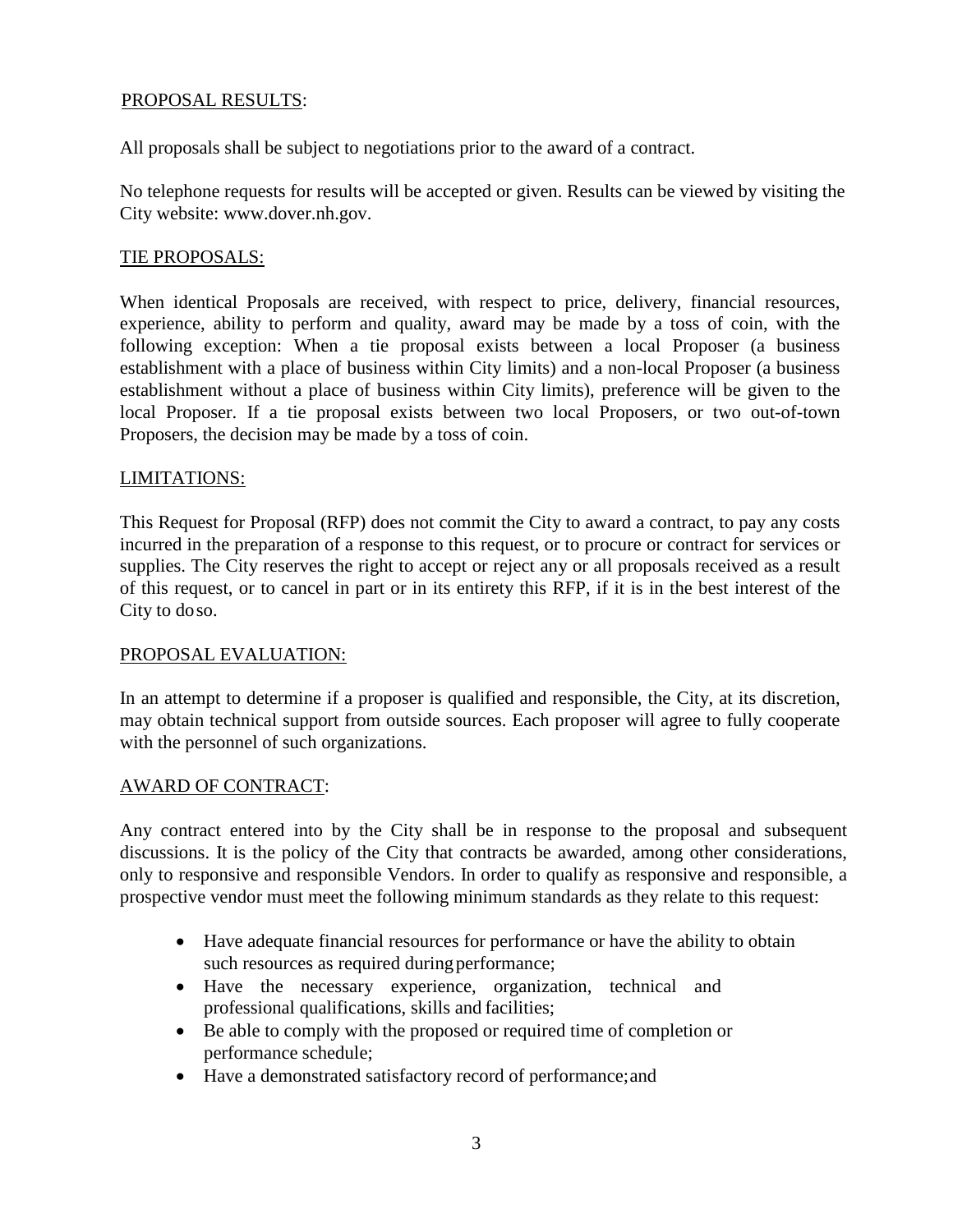• Adhere to the specifications of this proposal and provide all documentation required of this proposal

The contract will be awarded to a responsive and responsible Vendor based on the qualifications and experience of the Vendor, the quality of the equipment/product/service to be provided, the Vendor's ability to provide ongoing technical support, the Vendor's timeframe for providing the equipment/product/service and the Vendor's fee/price proposal. The Vendor selected will be the one deemed most advantageous to the City and not necessarily the one with the lowest price.

The City of Dover reserves the right to waive any formality, informality, information and/or errors in the proposals submitted and the right to reject any or all proposals at its discretion and to accept the proposal which will be in the best interest of the City; or to purchase on the open market if it is considered in the best interest of the City to do so. In case of error in the extension of prices, the unit prices proposed shall govern and the unit prices in writing shall take precedence over the unit prices in figures. Also, in the event of a discrepancy between the total of the items and the lump sum total stated, the total of the items shall govern.

# CONTRACT AWARD PROTEST POLICY AND PROCEDURE:

Any actual or prospective bidder who is aggrieved in connection with the solicitation or award of a bid or contract may protest and seek resolution of complaints with the Purchasing Agent. A protest with respect to an invitation for bids or request for proposals shall be submitted in writing prior to the time for the opening of bids on the closing day for proposals, unless the aggrieved person did not know and should not have known of the facts giving rise to such protest prior to bid opening or the closing date for proposal. If the aggrieved person did not know and should not have known of the facts giving rise to such protest prior to bid opening or the closing date for proposal, the protest shall be submitted within three (3) calendar days after the aggrieved person knows or should have known of the facts giving risethereto.

If a satisfactory resolution of the protest is not achieved by submitting a complaint with the Purchasing Agent, the person submitting the protest shall submit a written appeal to the City Manager within three (3) calendar days of a decision by the Purchasing Agent.

Purchasing procedures shall be stayed pending a decision of the City Manager unless the City Manager decides that the award of a contract is necessary to protect substantial interests of the City.

### MODIFICATIONS AFTER AWARD:

The City reserves the right to incorporate minor modifications, which may be required by it. The Vendor will incorporate these changes at no additional cost, but may protest such action and not be bound by any such request if it can prove that the timing or extent of the modifications implies a major effort on its part.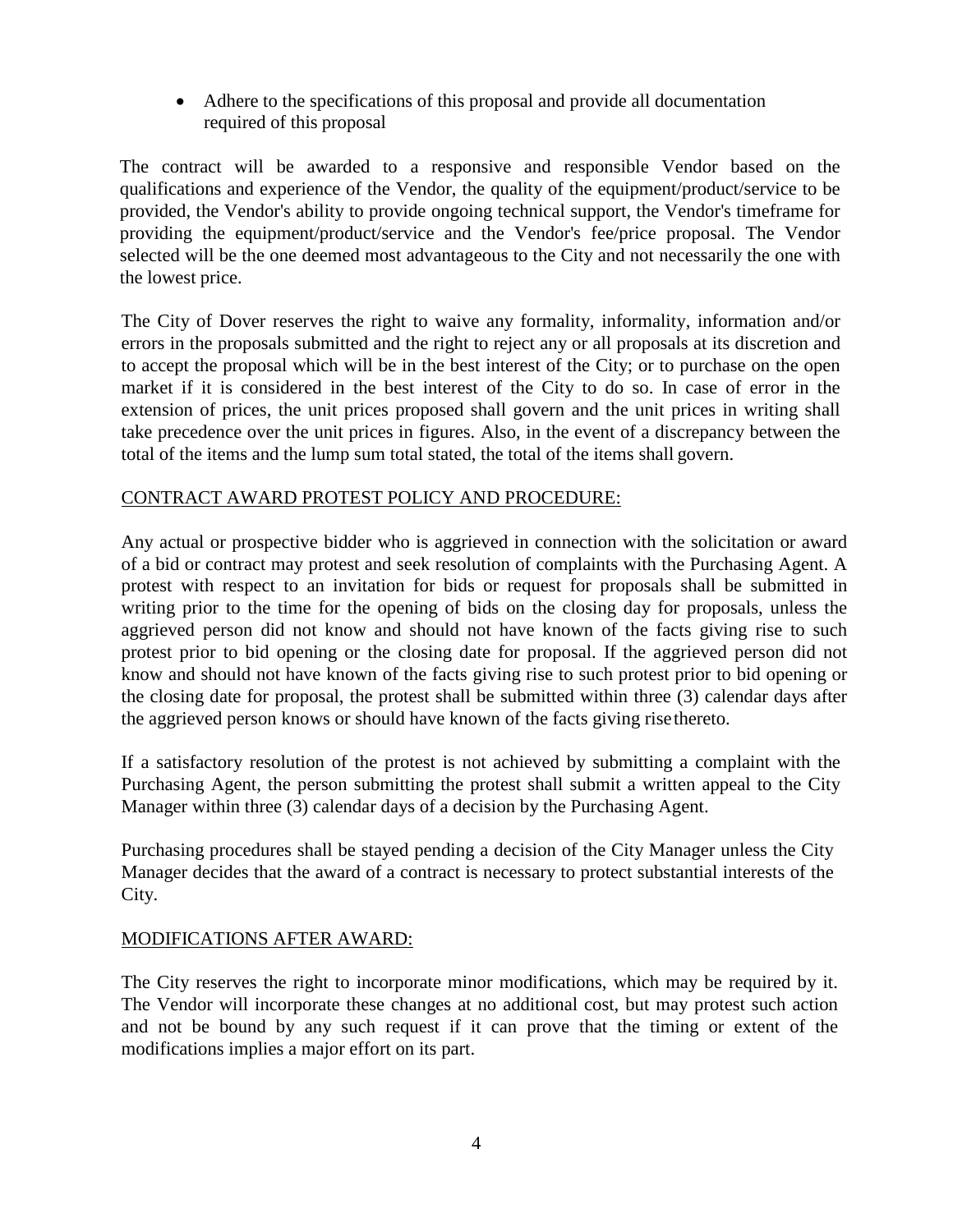# CANCELLATION OF AWARD:

The City reserves the right to cancel the award without liability to the proposer at any time before a contract has been fully executed by all parties and is approved by the City.

# CONTRACT:

Any Contract between the City and the Vendor shall consist of (1) the signed Agreement between the parties; (2) the Request for Proposal (RFP) and any amendments thereto and (3) the Vendor's proposal in response to the RFP. In the event of a conflict in language between documents (1), and (3) referenced above, the provisions and requirements set forth and referenced in the Agreement shall govern, followed by the RFP. However, the City reserves the right to clarify any contractual relationship in writing with the concurrence of the Vendor, and such written clarification shall govern in case of conflict with the applicable requirements contained in the RFP and the Vendor's proposal. In all other matters, not affected by written clarification, if any, the RFP shall govern. The Proposer is cautioned that this proposal shall be subject to acceptance without further clarification.

### REQUIREMENTS OF BID BOND AND SURETY BOND:

A bid price bond equal to at least 10% of the bid price must accompany the bid. At the time of the execution of the agreement, the successful proposer shall furnish the City with surety bonds, which have been fully executed by the proposer, guaranteeing the performance of the work (the performance bond) and the payment of all legal debts that may be incurred by reason of the Vendor's performance of the work (the payment bond). The surety and the form of the bonds shall be acceptable to the City. Unless otherwise specified, the surety bonds shall be in the sum equal to the full amount of the agreement.

### INSURANCE:

The successful proposer shall secure and maintain for the duration of its contract with the City a General Liability Insurance policy or policies at no cost to the City of Dover. The coverage of said insurance policy shall be in an amount of not less than One Million Dollars (\$1,000,000) per occurrence and Two Million Dollars (\$2,000,000) in the aggregate. The successful proposer shall also secure and maintain for the duration of its contract with the City a Professional Liability Insurance policy or policies at no cost to the City of Dover. The coverage of said insurance policy shall be in an amount of not less than One Million Dollars (\$1,000,000) per occurrence and Two Million Dollars (\$2,000,000) in the aggregate. The City of Dover shall be named as an additional insured on the general liability policy, which coverage shall apply on a primary and noncontributory basis, and, subject to the dollar amounts specified above, cover the City of Dover with the same scope of coverage provided to the successful proposer under the general liability policy without subjecting the City of Dover to any different or additional terms, conditions, limitations, or exclusions. A condition of the insurance coverage shall be thirty (30) days' notice to the City of Dover upon cancellation of the policy. An insurance certificate(s) and endorsement(s) shall be supplied to the City of Dover by the successful proposer demonstrating the required insurance coverage(s) and additional insured status. The successful proposal shall also provide the City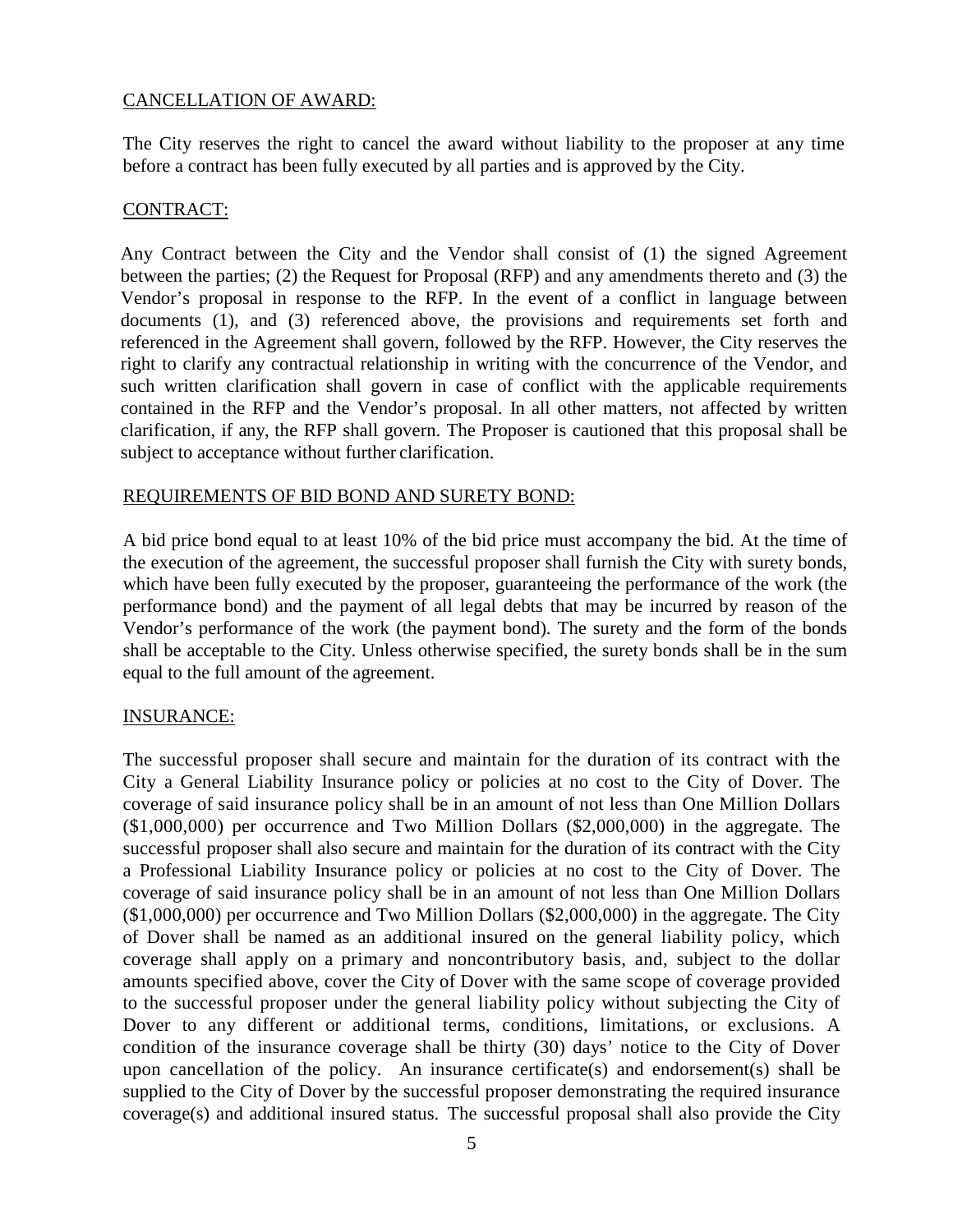of Dover certificates of renewal for any applicable insurance policy no later than ten (10) business days prior to the expiration of said policy.

The City's examination of, or failure to request or demand, any evidence of insurance hereunder, shall not constitute a waiver of any requirement and the existence of any insurance shall not limit the proposer's obligation under any provision hereof.

Except to the extent of comparable insurance acceptable to the City, or express waiver by the City, the proposer shall, or shall cause any carrier engaged by the proposer, to insure all shipments of goods for full value. If the agreement with the proposer involves the performance of work by the proposer's employees at property owned or leased by the City and/or the use of vehicles in the performance of the work, the proposer shall furnish such additional insurance as the City may request in respect thereof, including, but not limited to automobile liability insurance, but in any event and without such request, workers' compensation insurance and unemployment compensation insurance as required by laws of the State of New Hampshire and public and automotive liability and property damage insurance. In no event shall such employees of the proposer be deemed to be the employees of, or under the direction or control of the City for any purpose whatsoever.

# WORKERS' COMPENSATION:

All proposers and subcontractors at every tier under the Proposer will conform with the requirements of N.H. RSA 281 Title XXIII, regarding workers' compensation insurance, including but not limited to the provisions of RSA 281-A:2.

### EXECUTION OF AGREEMENT:

The successful Proposer shall sign (execute) the necessary agreements for entering into the contract (a copy of the City's form contract is attached hereto) and return such signed agreements to the City, along with the fully executed surety bonds, within ten (10) calendar days from the date mailed or otherwise delivered to the successful bidder.

# APPROVAL OF AGREEMENT:

Upon receipt of the agreement and surety bonds that have been fully executed by the successful proposer, the City shall complete the execution of the agreement in accordance with local laws or ordinances and return a copy of the fully executed agreement to the Vendor. Delivery of the fully executed agreement and a City purchase order, to the Vendor shall constitute the City's approval to be bound by the successful proposer's proposal and the terms and conditions of the agreement.

# FAILURE TO EXECUTE AGREEMENT:

Failure of the successful proposer to execute the agreement and/or furnish acceptable surety bonds within ten (10) calendar days from the date mailed or otherwise delivered to the successful Proposer shall be just cause for cancellation of the award and forfeiture of the proposal bond, not as a penalty, but as liquidation of damages to the City.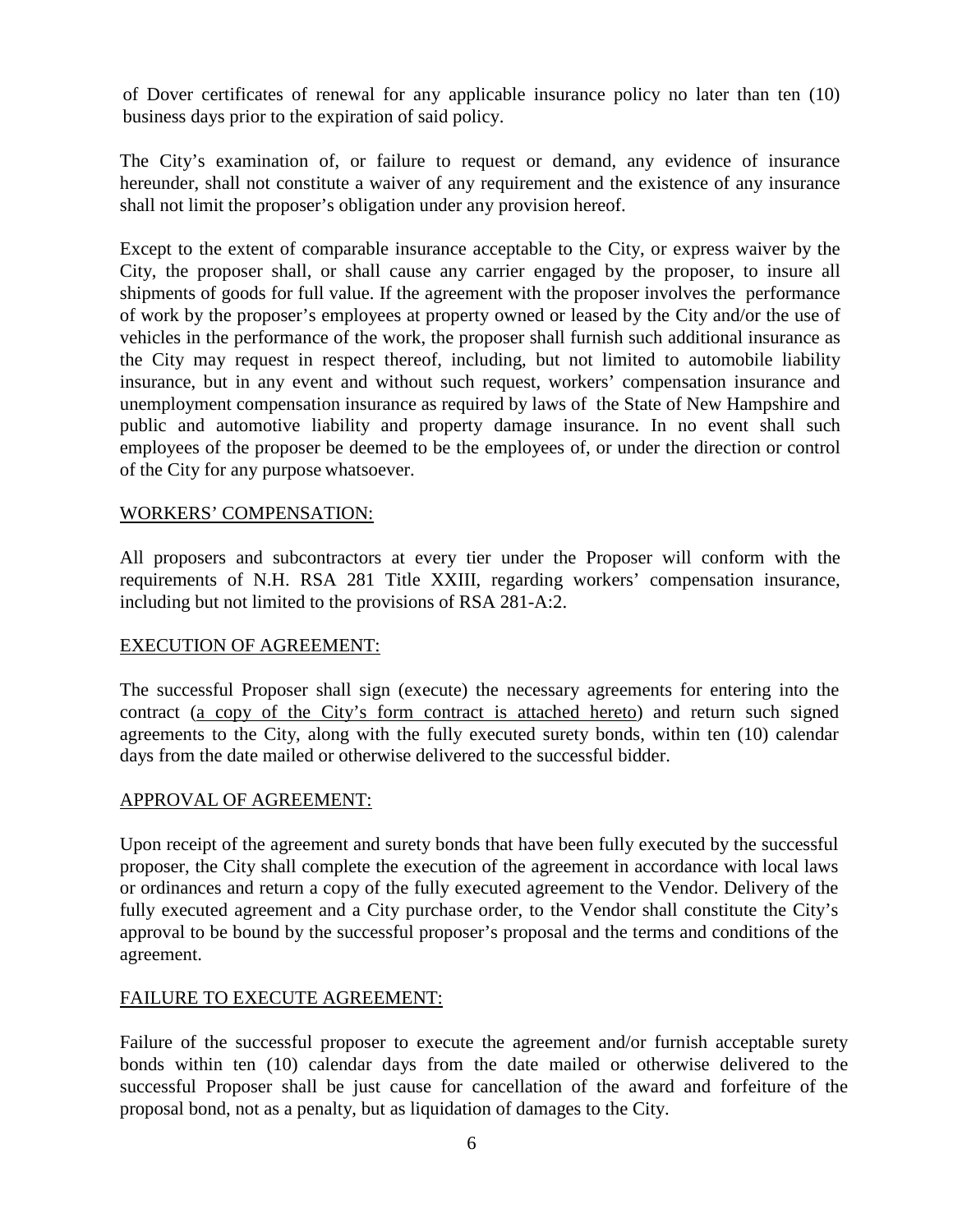### DISQUALIFICATION:

The City reserves the right to not make an award to any person, firm and/or corporation that has defaulted upon a contract with the City, the State of New Hampshire, or the Federal Government within the past 5 years. The City reserves the right to not make an award to any principal owner or officers that have a 10% or greater interest in a firm or corporation that has defaulted upon a contract with the City, the State of New Hampshire, or the Federal Government within the past 5 years. A corporation must currently be in good standing with the Secretary of State Office in the state in which it is incorporated and able/authorized to conduct business in the State of New Hampshire (see RSA 293-A:15.01).

### DISAGREEMENTS AND DISPUTES:

All disagreements and disputes, if any, arising under the terms of any agreement, either by law, in equity, or by arbitration, shall be resolved pursuant to the laws and procedures of the State of New Hampshire, and any agreement shall be deemed to have been executed in New Hampshire. No action at law, or equity, or by arbitration shall be commenced to resolve any disagreements or disputes under the terms of any agreement, in any jurisdiction whatsoever other than the State of New Hampshire and Strafford County.

#### DELIVERY:

Deliveries are to be made only to the City department or division indicated on the purchase order and in accordance with accepted commercial practices, without extra charge for packing or containers.

Deliveries, which do not conform to the specifications or are not in good condition upon receipt shall be replaced promptly. Deliveries shall be inside the building, and accepted weekdays between the hours of 8:30 AM and 3:00 PM unless otherwise stated. Delivery arrangements must be made with requesting department prior to delivery.

#### INVOICING:

Unless otherwise stated, invoices are to be submitted in duplicate upon delivery or pick-up to the user department or division. The invoice must include an itemization of all items, supplies, repairs or labor furnished, including unit list price, net price, extensions and total amount due. In addition, on projects that will involve partial/progress payments and/or retainage, a summary statement in the following format will be provided with each invoice:

| <b>Original Contract Amount</b>       | \$\$\$\$\$\$\$\$ |
|---------------------------------------|------------------|
| Plus/minus Change Orders              | \$\$\$\$\$\$\$\$ |
| <b>Total Adjusted Contract Amount</b> | \$\$\$\$\$\$\$\$ |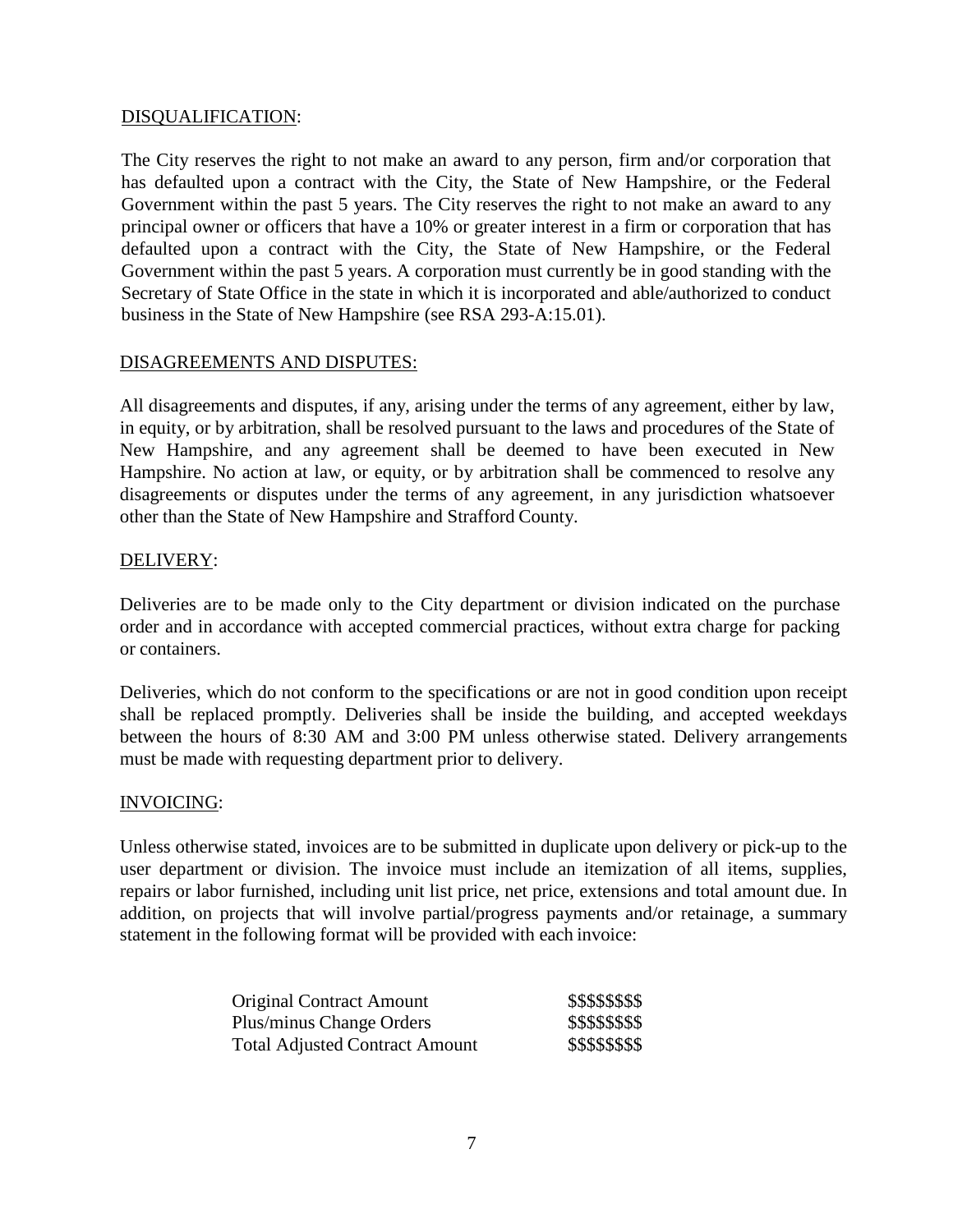| Work Completed to Date               | \$\$\$\$\$\$\$\$ |
|--------------------------------------|------------------|
| <b>Less Previous Invoices</b>        | \$\$\$\$\$\$\$\$ |
| Less Retainage (if any)              | \$\$\$\$\$\$\$\$ |
| Equals: Balance due this Invoice     | \$\$\$\$\$\$\$\$ |
|                                      |                  |
| <b>Balance Remaining on Contract</b> | \$\$\$\$\$\$\$\$ |

### *All invoices must reference a valid City of Dover Purchase Order Number.*

# PROGRESS PAYMENTS AND RETAINAGE:

Progress Payments: On not later than the last day of every month, the Vendor shall prepare and submit an invoice covering the total quantities of work that have been completed from the start of the job up to and including the last day of the preceding month together with such supporting evidence as required by the City.

Retainage: The City shall retain a portion of the progress payments, each month, in accordance with the following procedures:

- 1. Until work is 50% complete, as determined by the City, retainage shall be 10% of the monthly payments claimed. The computed amount of retainage shall be deposited in a non-interest bearing account established by theCity.
- 2. After the work is 50% complete, and provided the Contractor has satisfied the City in quality and timeliness of the work, and provided further that there is no specific cause for withholding additional retainage no further amount shall bewithheld.
- 3. Upon substantial completion, the amount of retainage shall be reduced to 2% of the total contract price plus an additional retainage based on the City's estimate of the fair value of the punch list items and the cost of completing and/or correcting such items of work, with specified amounts for each incomplete or defective item of work. As these items are completed or corrected, they shall be paid out of the retainage until the entire project is declared completed. The final 2% retainage shall be held, in the non- interest bearing account, during the warranty period and released only after the City has accepted the project.

### PAYMENT:

Unless otherwise stated, payment by check will be made within thirty (30) days of the completion of delivery of all items or service, in acceptable condition, to the City and receipt of invoice, whichever is later. Vendors that accept payment by credit card shall be paid upon the completion of delivery of all items or service, in acceptable condition, to the City and receipt of invoice. The decision of whether to pay by check, or by credit card if the Vendor accepts payment by credit card, shall be in the City's sole discretion.

The City is exempt from all sales and Federal excise taxes. The City is a political subdivision of the State of New Hampshire and, therefore, in accordance with IRS regulations, not subject to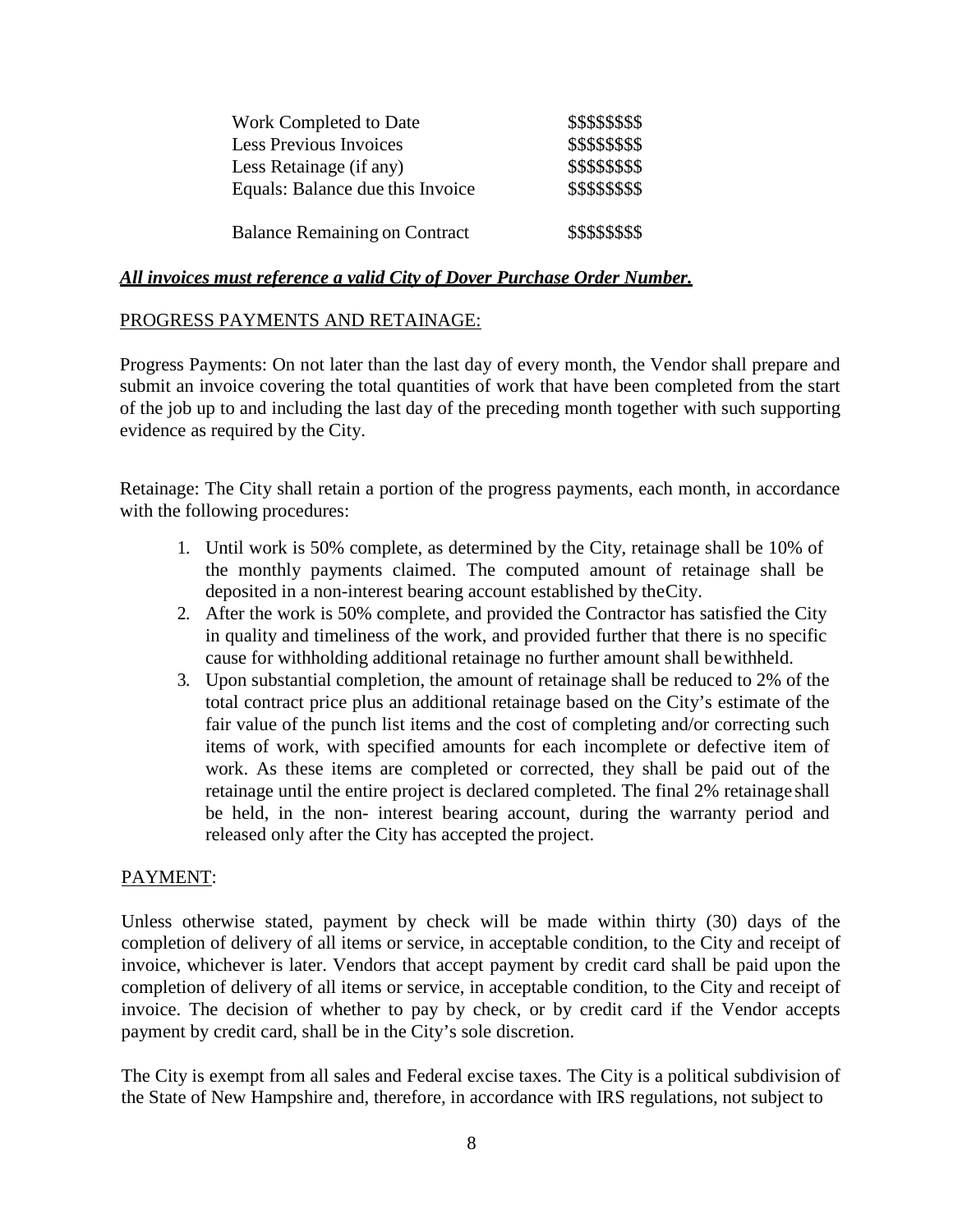Federal taxes. Please bill less these taxes. The City's tax id number is 02-6000230.

# PRICING:

Unless otherwise specified all prices listed are firm for the term of the contract. All prices should include all labor, material and transportation costs, and any discounts offered. No fuel surcharges shall be allowed at any time.

# INSPECTION & EVALUATION:

The City of Dover reserves the right to inspect the Vendor's facilities during operating hours to determine that the level of inventory is adequate for the City's needs. The conditions and operations of the facility shall be taken into consideration in making the award of this contract.

# GUARANTEES & WARRANTY:

All parts and labor related to agreements must be guaranteed and include a warranty. If any work is unable to be guaranteed, the contractor must inform the City, in writing, prior to the delivery of an item or any work being performed. Non-guaranteed work must be offered at a discount rate from the proposal prices. **Inspection, testing and final determination of non- warranty work shall be performed at no cost to the City.**

### LIMITATIONS OF LIABILITY:

If the proposer requires any limitations on its liability it must set forth such limitations in its proposal. The City reserves the right to reject any proposal(s) with such limitations.

### LIQUIDATED DAMAGES:

In the event that the Contractor fails to satisfactorily complete the work contemplated and provided for under the agreement with the City, on or before , the City shall deduct from the payments due the Contractor each month, the sum of dollars  $(\$$ ) plus engineering charges per day for each calendar day of delay, which sum is agreed upon not as a penalty, but as fixed and liquidated damages for each day of such delay, to be paid in full and subject to no deduction. If the payments due the Contractor are less than the amount of such liquidated damages said damages shall be deducted from any other monies due or to become due the Contractor or shall be paid by the Contractor's surety.

### ENVIRONMENTAL:

The City of Dover supports the concept of purchasing products that are biodegradable, can be or have been recycled, or are environmentally sound. Due consideration will be given to the purchase of such products. If you are bidding on any such products which qualify, or utilizing such products in a service you are bidding, please so indicate in your submittal by item number and description.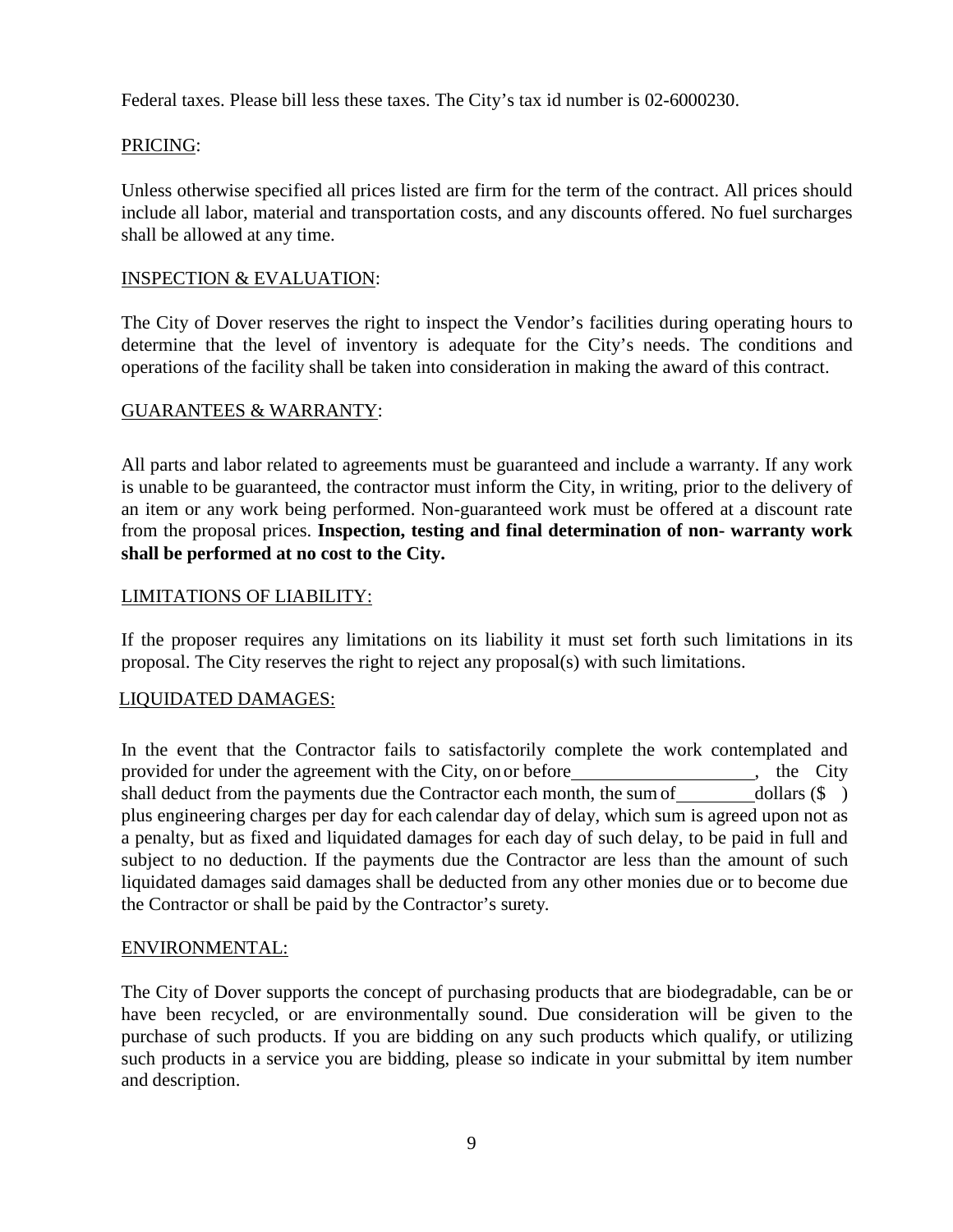### DISADVANTAGED BUSINESS ENTERPRISES:

The City notifies all Vendors that it will affirmatively ensure that in any contract entered into pursuant to this Request for Proposals, disadvantaged business enterprises will be afforded full opportunity to submit proposals in response to this request and will not be discriminated against on the grounds of race, color, national origin, religion, sex, age or disability in consideration for an award.

### NON-DISCRIMINATION:

Contracts for work resulting from this Request for Proposals shall obligate the Vendor/Contractor and the Subcontractors not to discriminate in employment practices on the grounds of race, color, national origin, religion, sex, age or disability. Statements as to nondiscriminatory practices may be requested from the successful Vendor(s)/Contractor(s).

# BUILDING CONSTRUCTION AND REPAIR WORK - RSA 277:5-a:

Any Vendor signing a contract to work on a construction, reconstruction, alteration, remodeling, installation, demolition, maintenance, or repair of any public work or building for the City of Dover with a total project cost of \$100,000 or more must be in compliance with the provisions of RSA 277:5-a, "Occupational Safety and Health Administration Certification."

# ACCESS TO PUBLIC MEETINGS AND RECORDS:

All City of Dover public meetings are open to the public and accessible for persons with disabilities. The City of Dover is subject to the provisions of RSA 91-A, the Right-to-Know law.

# DEFINITIONS:

Proposal shall also mean quotation, bid, offer, qualification/experience statement, and services.

Proposers shall also mean vendors, offerors, bidders, contractors or any person or firm responding to a Request for Proposals.

### GOVERNING LAW:

The Laws of the State of New Hampshire shall govern all contracts entered into by the City of Dover. Any disputes shall be resolved within the courts of the State of New Hampshire with venue in Strafford County.

# TOXIC SUBSTANCES IN THE WORKPLACE - SAFETY DATA SHEET (Right to Know):

Any Vendor who receives an order resulting from this Request for Proposal agrees to submit a Material Safety Data Sheet (MSDS) for each toxic or hazardous substance or mixture containing such substance, pursuant to RSA 277-A, when deliveries are made. The vendor agrees to deliver all containers properly labeled pursuant to RSA 277-A. Failure to submit an MSDS and/or label on each container will place the vendor in noncompliance with that purchase order. Failure to submit MSDS and/or labels on each container may result in civil or criminal penalties, including